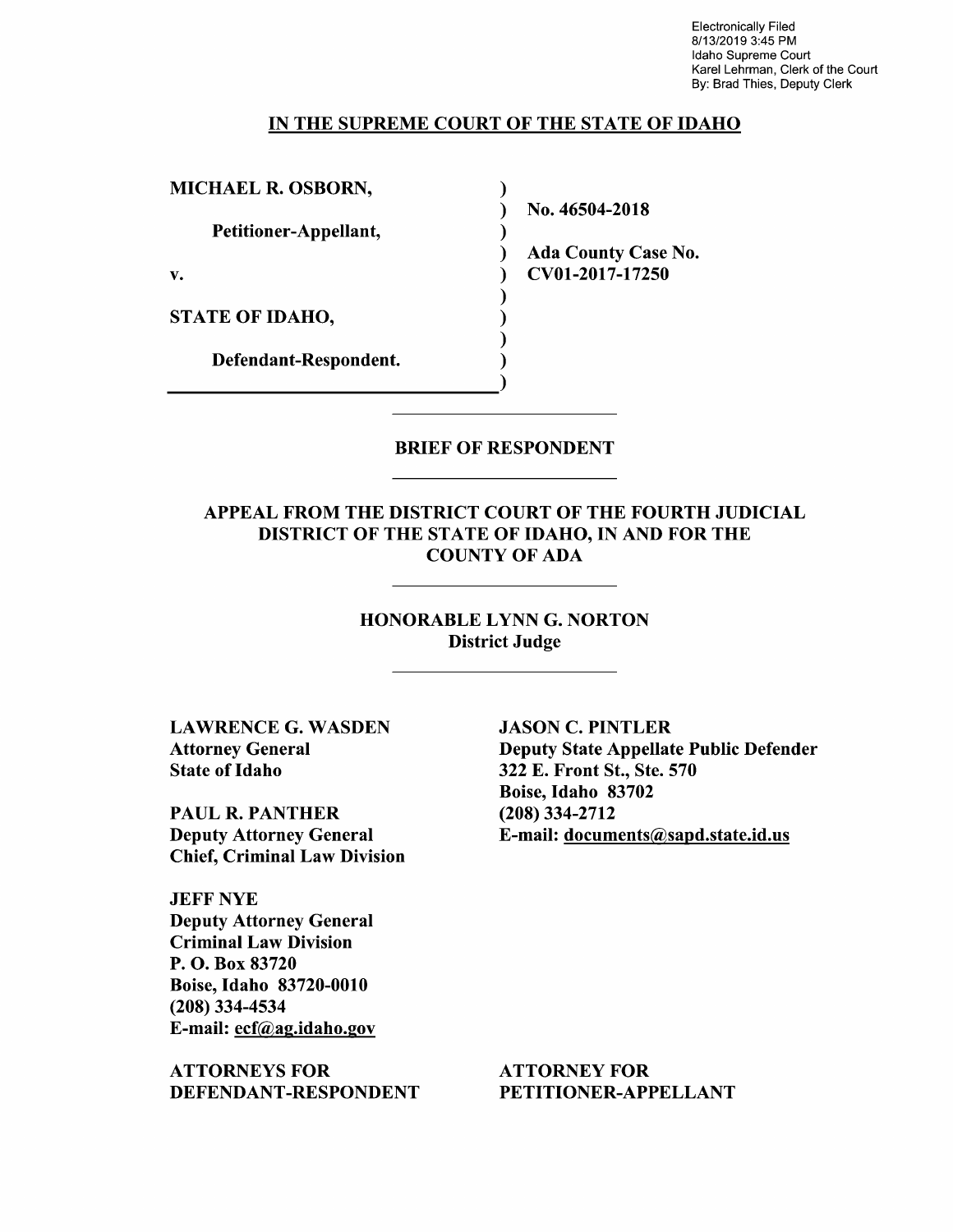# **TABLE OF CONTENTS**

| The District Court Properly Dismissed Osborn's Petition For |           |                                                                                                    |  |
|-------------------------------------------------------------|-----------|----------------------------------------------------------------------------------------------------|--|
|                                                             | A.        |                                                                                                    |  |
|                                                             | <b>B.</b> |                                                                                                    |  |
|                                                             | C.        | Summary Dismissal Was Proper Because The Record<br>Disproved Osborn's Claim And Osborn's Claim Did |  |
|                                                             |           |                                                                                                    |  |
|                                                             |           |                                                                                                    |  |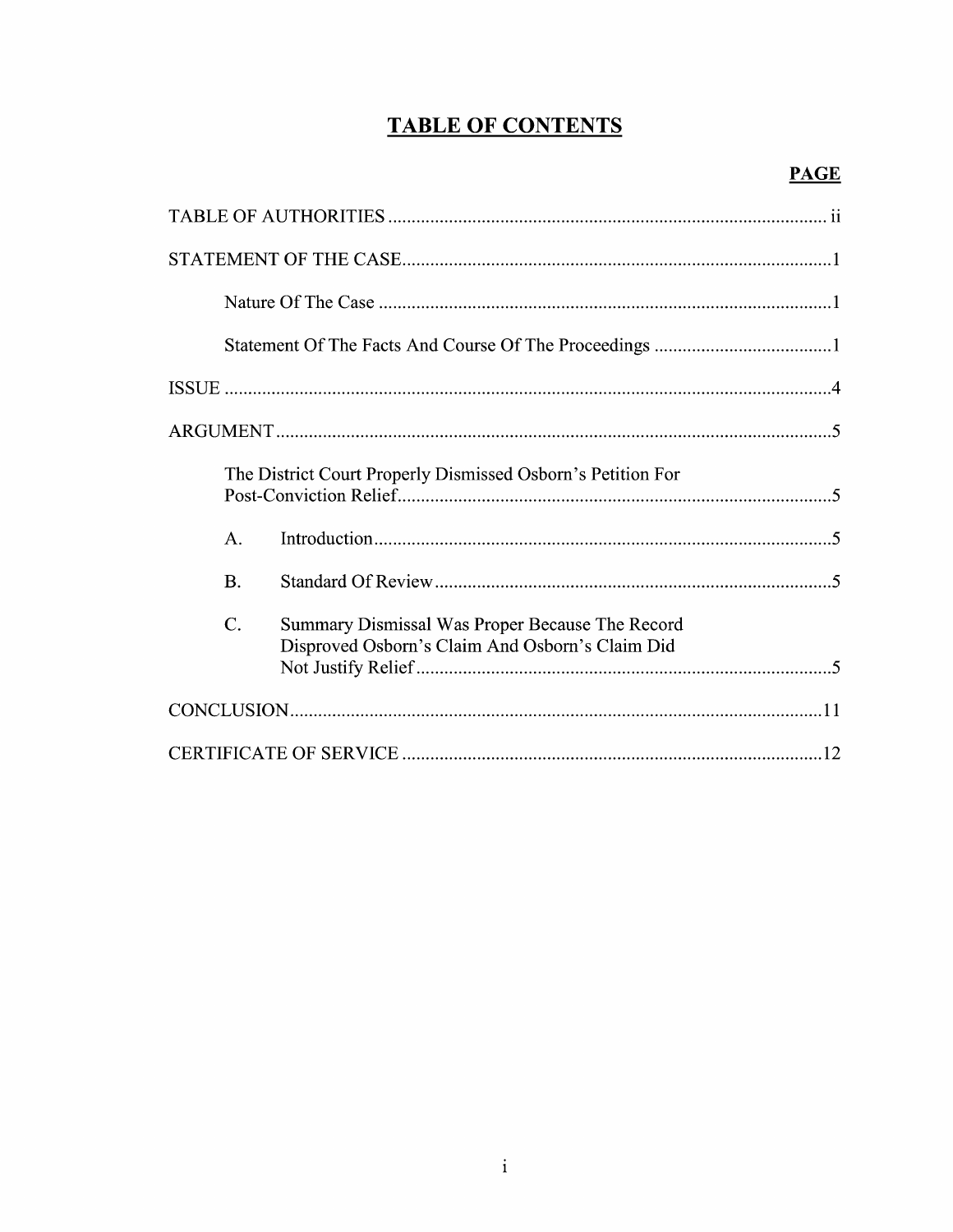# TABLE OF AUTHORITIES

| <b>CASES</b> | <b>PAGE</b> |
|--------------|-------------|
|              |             |
|              |             |
|              |             |
|              |             |
|              |             |
|              |             |
|              |             |
|              |             |

# **STATUTES**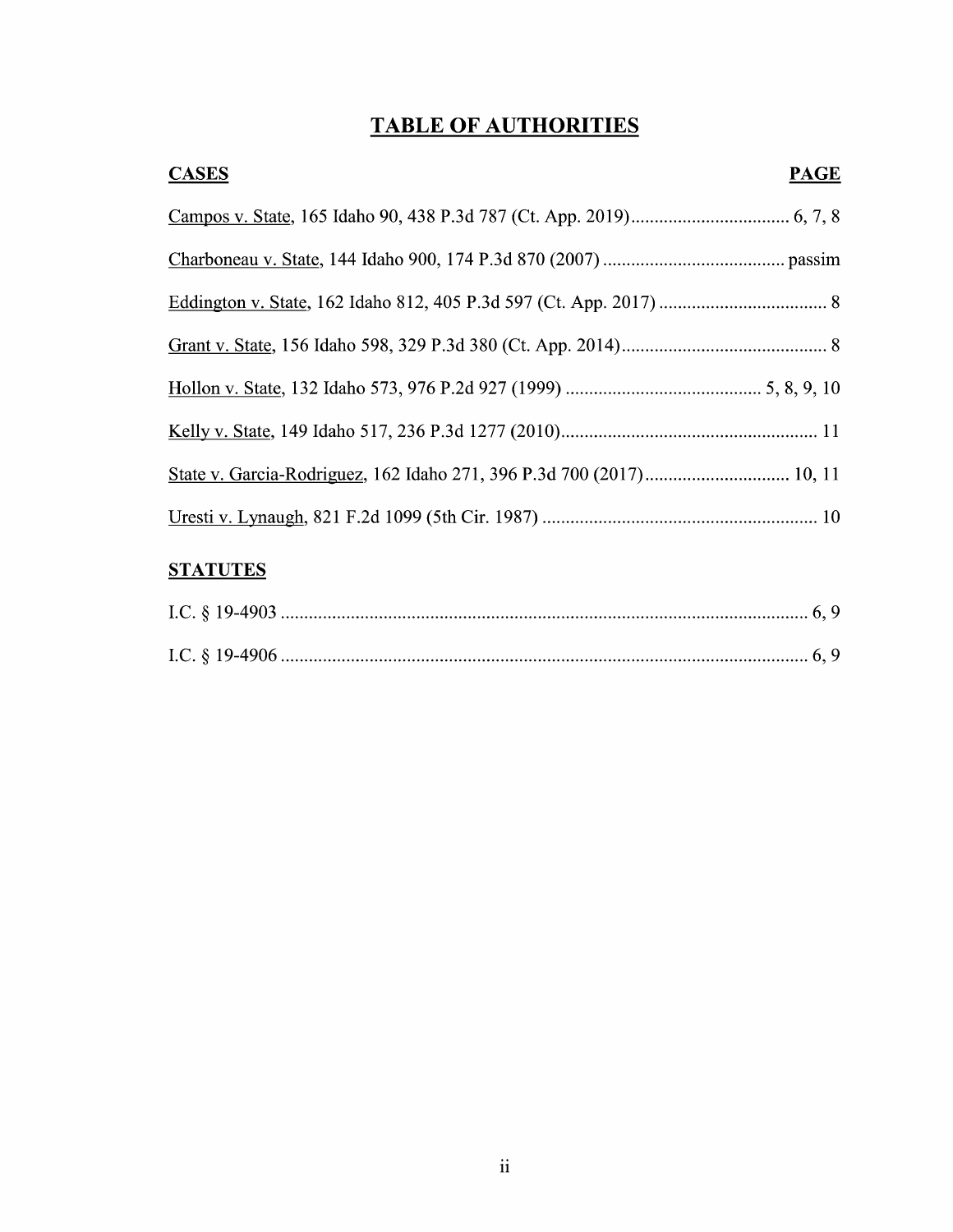#### STATEMENT OF THE CASE

## Nature Of The Case

Michael R. Osborn appeals from the district court's judgment dismissing his petition for post-conviction relief. Osborn argues the district court erred when it dismissed his petition Without holding an evidentiary hearing.

## Statement Of The Facts And Course Of The Proceedings

In August 2016, the state charged Michael R. Osborn with six felonies and a misdemeanor.  $(R., p.151.)$  As part of a plea agreement, Osborn agreed to plead guilty to aggravated assault on a law enforcement officer, unlawful possession of a firearm by a felon, two counts of intimidating a witness, burglary, and petit theft.  $(R., p.79.)$  He also agreed to plead guilty to grand theft and burglary in a separate criminal case.  $(R., p.79.)$ 

Osborn filled out a guilty plea advisory form.  $(R., pp.71-78.)$  The form instructed Osborn to "Please Circle One" answer on each of a series of questions. (R., p.72.) He confirmed that he was "pleading guilty freely and voluntarily" and that he was "satisfied with [his] attorney."  $(R., pp.77-78.)$  The form also asked whether "*any* person (including a law enforcement officer or police office[r]) threatened you or [did] anything to make you enter this plea against your will."  $(R., p.78$  (emphasis in original).) "While a mark appears over the 'yes' answer ..., 'no' is clearly circled." (R., p.390.)

At the change of plea hearing, Osborn confirmed, under oath, that he circled the answers in the guilty plea advisory form and that "all 0f the information [was] true and correct." (R., p.88.) He also had the following exchange with the district court:

THE COURT: Is that plea agreement acceptable to you?

THE DEFENDANT: Yes, ma'am.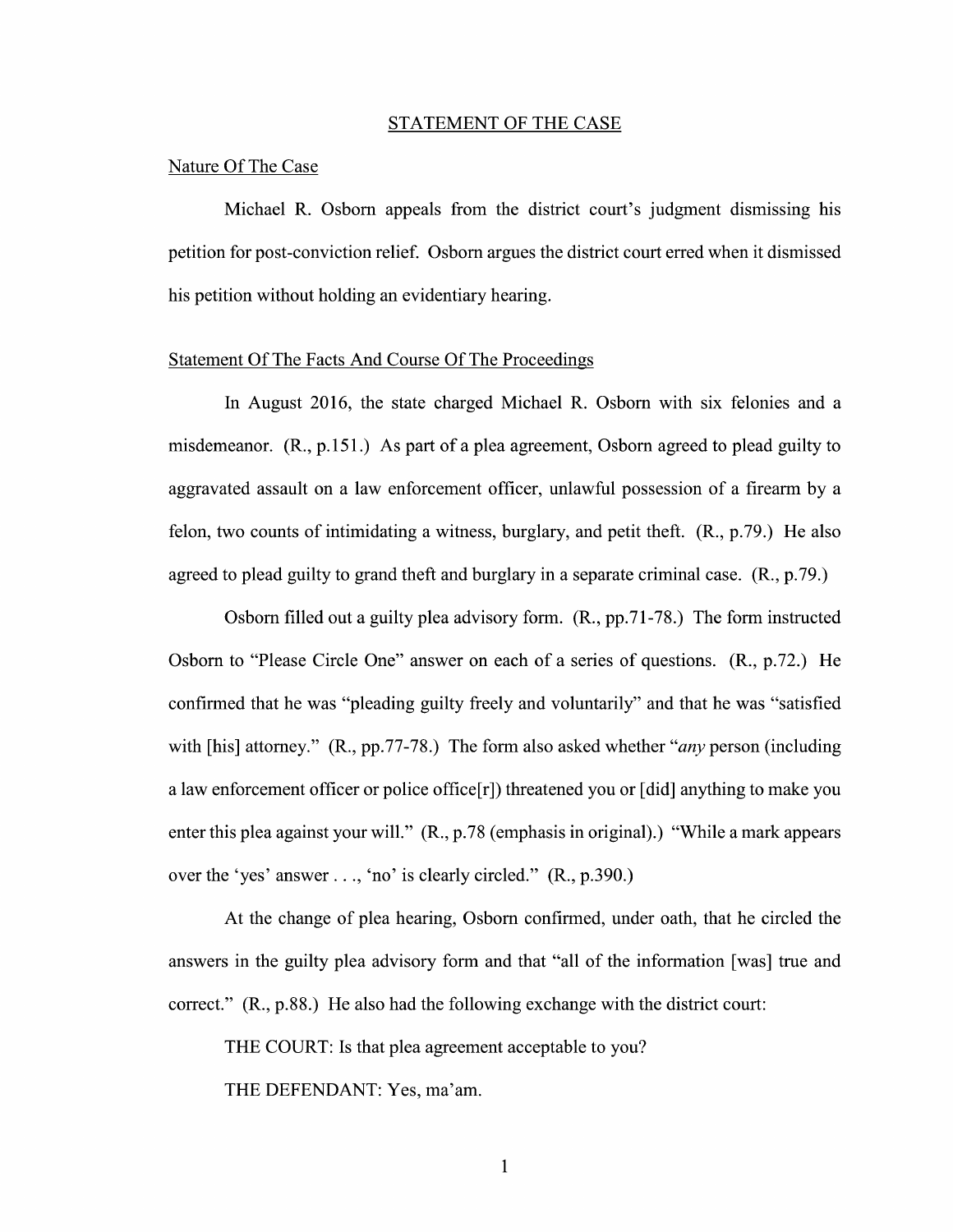THE COURT: Do you understand you're not required to accept a plea agreement?

THE DEFENDANT: Yes, ma'am.

THE COURT: Do you understand you're not required to enter a guilty plea at all?

THE DEFENDANT: Yes, ma'am.

THE COURT: Do you want to enter a guilty plea today?

THE DEFENDANT: Yes, ma'am.

(R., p.87.) Based 0n its conversation With Osborn, the district court found that Osborn "underst[ood] . . the consequences 0f entering guilty pleas" and "that his guilty pleas [were] freely and voluntarily made." (R., p.90.) The district court accepted Osborn's guilty pleas. (R., p.90.)

In September 2017, Osborn filed a petition for post-conviction relief, which he amended in May 2018. (R., pp.7-10, 58-68.) Osborn claimed that his counsel provided ineffective assistance with respect to his plea by threatening to withdraw as counsel if Osborn refused to accept the plea.<sup>1</sup> (R., pp.8, 64.)

The state filed motion for summary dismissal 0f Osborn's petition. (R., pp.141- 42.) The state asserted two arguments: (1) "an attorney's impatience 0r indication that he will withdraw if a plea bargain is not accepted is not enough to constitute coercion" and (2) "Osborn's claim that he was coerced by his attorney's threat is disproven by the record."  $(R., p.164$  (internal citation omitted).) Osborn filed a response to the state's motion in which he pointed out that, in response to the question on the guilty plea advisory form

<sup>&</sup>lt;sup>1</sup> Osborn also asserted many other claims  $(R., pp.61-68, 157)$ , but "Mr. Osborn does not challenge the district court's order granting summary dismissal 0f these claims on appeal" (Appellant's brief, p.2 n.2).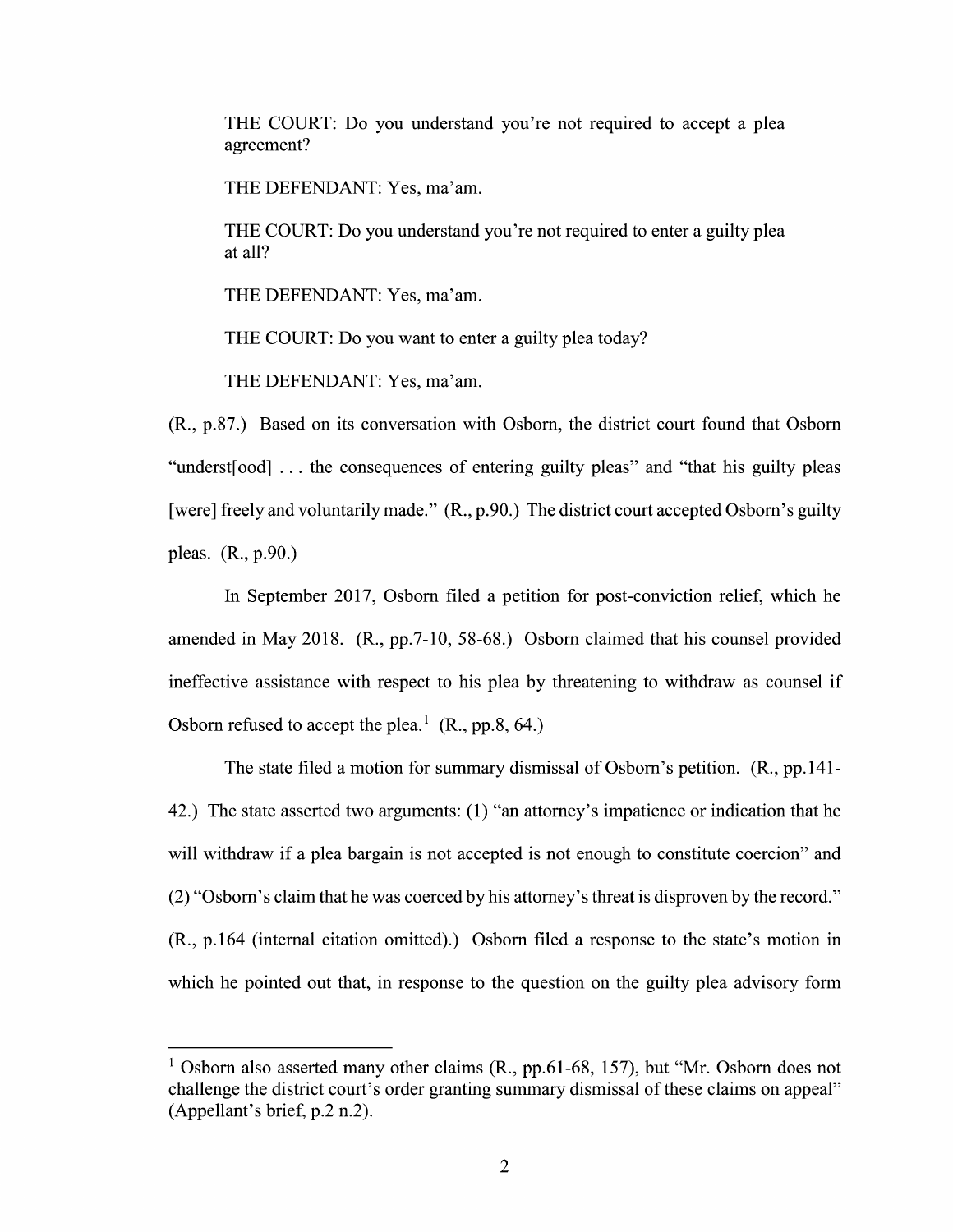about whether anyone had threatened Osborn, Osborn "made a mark over the yes answer but he circled the no answer." (R., p.219.)

The district court summarily dismissed Osborn's petition. (R., pp.378-402.) The district court rejected Osborn's claim that his counsel provided ineffective assistance by threatening to withdraw on the basis that Osborn's "claim [was] disproven by the record." (R., p.389.) Citing Osborn's guilty plea advisory form and the transcript of the change of plea hearing, the district court found Osborn's "contention that his trial counsel threatened him to plead guilty is disproven by [Osborn]'s written and oral statements under oath to this Court." (R., p.389.)

Osborn timely appealed from the judgment. (R., pp.402, 406-08.)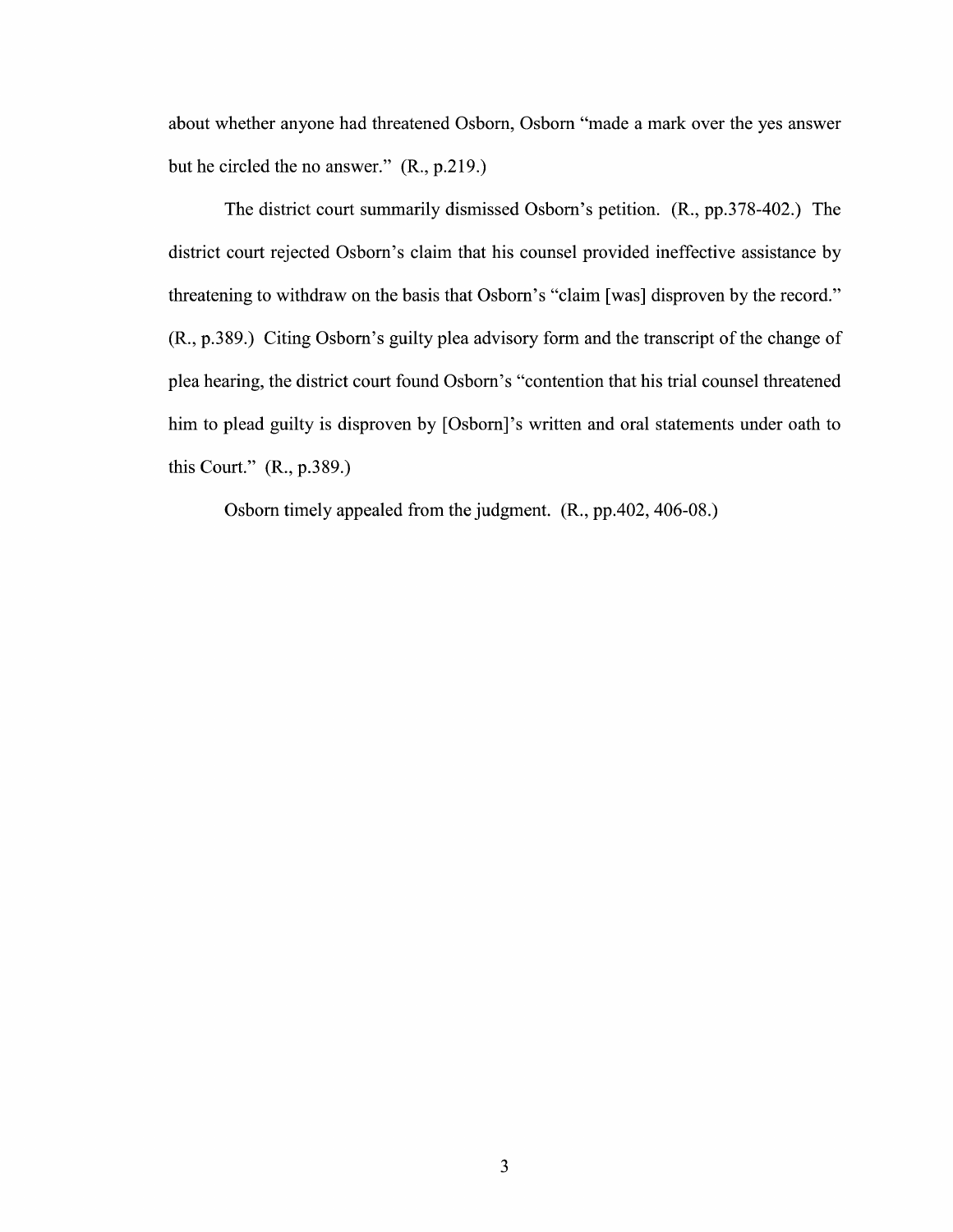# **ISSUE**

Osborn states the issue on appeal as:

Did the district court err in summarily dismissing Mr. Osborn's claim that his guilty plea was involuntary as it was the product of his trial counsel's threat to withdraw?

(Appellant's brief, p.5.)

The state rephrases the issue as:

Has Osborn failed to show that the district court erred when it summarily dismissed his petition for post-conviction relief?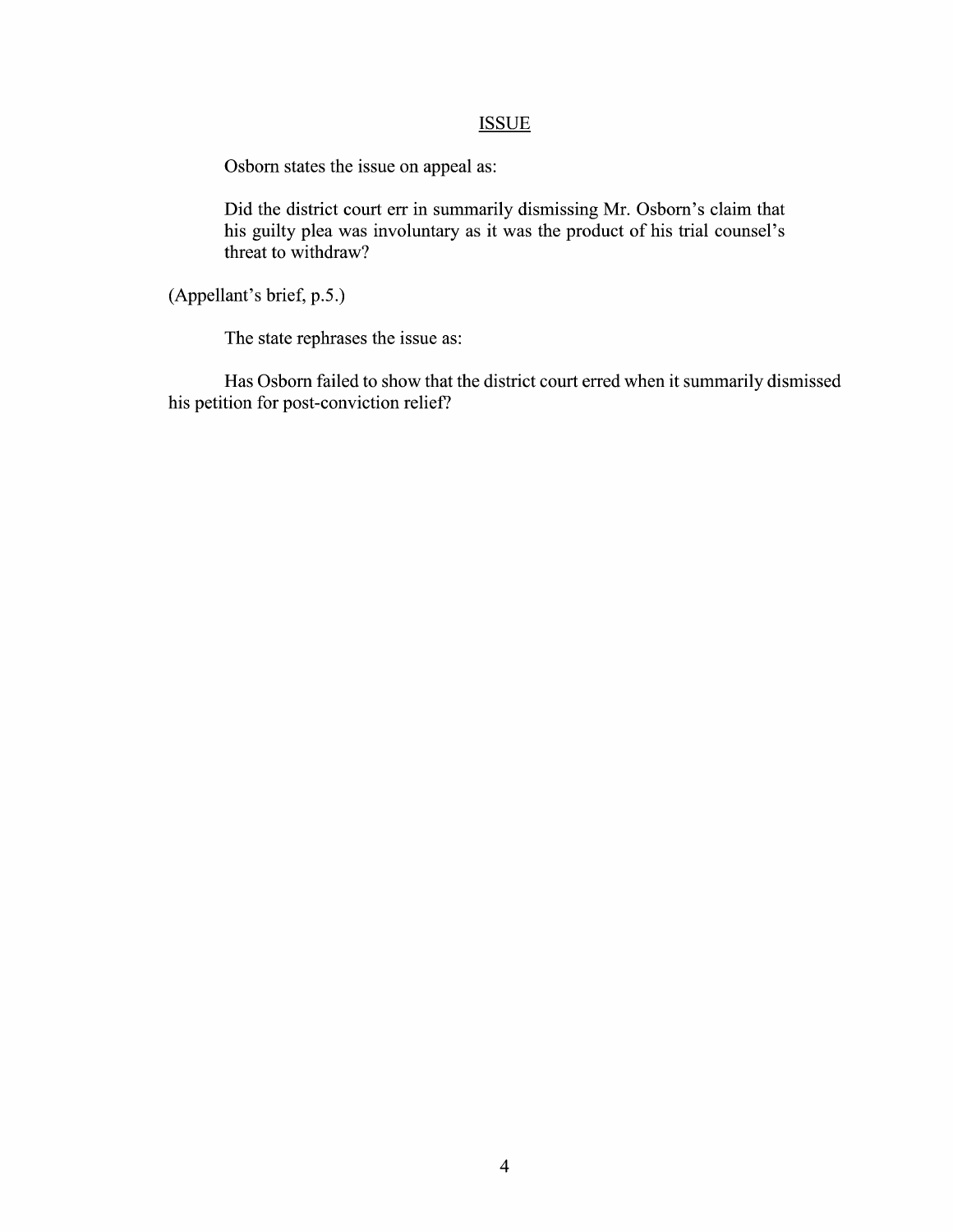#### ARGUMENT

#### The District Court Properly Dismissed Osborn's Petition For Post-Conviction Relief

### A. Introduction

Osborn's petition for post-conviction relief was subject to summary dismissal for two reasons: First, the record disproved his allegation that he pled guilty only because his attorney threatened to withdraw. Osborn confirmed in his guilty plea advisory form and at the change of plea hearing that he did not plead guilty as the result of a threat. Second, even if true, Osborn's allegation does not justify relief. To prove ineffective assistance, Osborn had t0 prove that his counsel performed deficiently. But the Idaho Supreme Court has held that trial counsel's "threat to withdraw does not fall outside of the range of competence demanded of attorneys in criminal cases." Hollon V. State, 132 Idaho 573, 577, 976 P.2d 927, 931 (1999).

## B. Standard Of Review

"On review of a dismissal of a post-conviction relief application without an evidentiary hearing, this Court will determine whether a genuine issue of fact exists based on the pleadings, depositions and admissions together with any affidavits on file and will liberally construe the facts and reasonable inferences in favor of the non-moving party." Charboneau V. State, <sup>144</sup> Idaho 900, 903, 174 P.3d 870, <sup>873</sup> (2007).

# C. Summary Dismissal Was Proper Because The Record Disproved Osborn's Claim And Osborn's Claim Did Not Justify Relief

The district court properly dismissed Osborn's petition for post-conviction relief. An "applicant for post-conviction relief must prove by a preponderance of evidence the allegations upon which the application for post-conviction relief is based." Charboneau,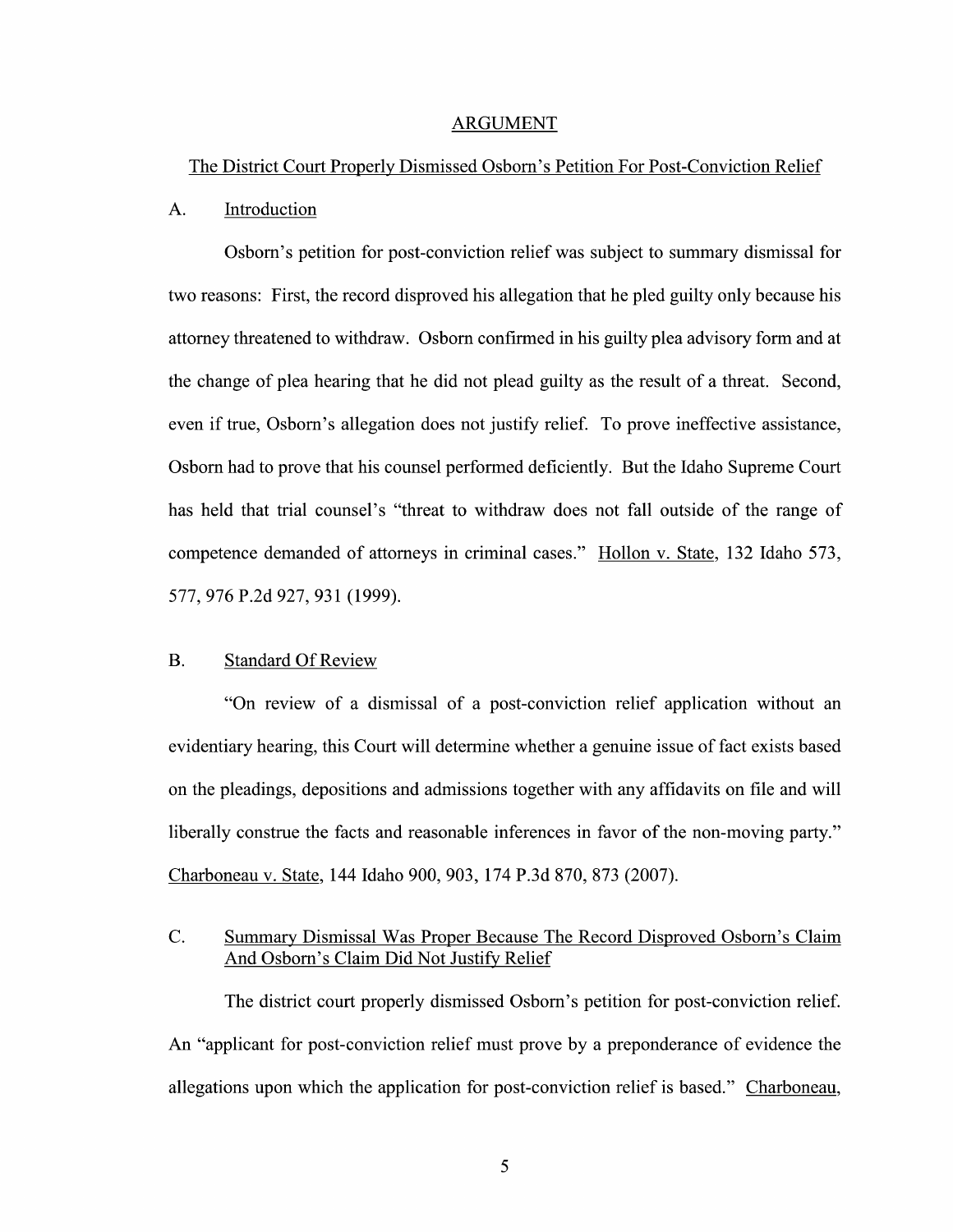144 Idaho at 903, 174 P.3d at 873. "The application must include affidavits, records, or other evidence supporting its allegations, or must state why such supporting evidence is not included." I.C. § 19-4903.

"Summary disposition of a petition for post-conviction relief is appropriate if the applicant's evidence raises no genuine issue of material fact." Id.; see I.C.  $\S$  19-4906(b), (c). "A court is required t0 accept the petitioner's unrebutted allegations as true, but need not accept the petitioner's conclusions." Charboneau, 144 Idaho at 903, 174 P.3d at 873. The district court may dismiss an application for post-conviction relief without holding an evidentiary hearing Where the allegations "are clearly disproved by the record 0f the original proceeding" or "do not justify relief as a matter of law." Id. Both reasons supported the summary dismissal 0f Osborn's petition.

First, Osborn's claim that he only pled guilty because his trial counsel threatened to withdraw was "clearly disproved by the record of the original proceeding." Id. The record clearly disproves a petitioner's claim when he supports his claim with only his own statements and those statements contradict statements he made incident to the guilty plea. See Campos v. State, 165 Idaho 90, , 438 P.3d 787, 791 (Ct. App. 2019). In Campos, Campos claimed that his plea was not knowing, intelligent, and voluntary because his "counsel told him that his sentence would be concurrent" When such an agreement did not actually exist.  $\underline{Id}$  at  $\qquad$ , 438 P.3d at 790. The Idaho Court of Appeals held that Campos's allegations "were disproved by the record" because "Campos made numerous assurances that he understood the terms of his plea agreement in the guilty plea advisory form" and at the change of plea hearing.  $\underline{Id.}$  at  $\qquad$ , 438 P.3d at 790-91.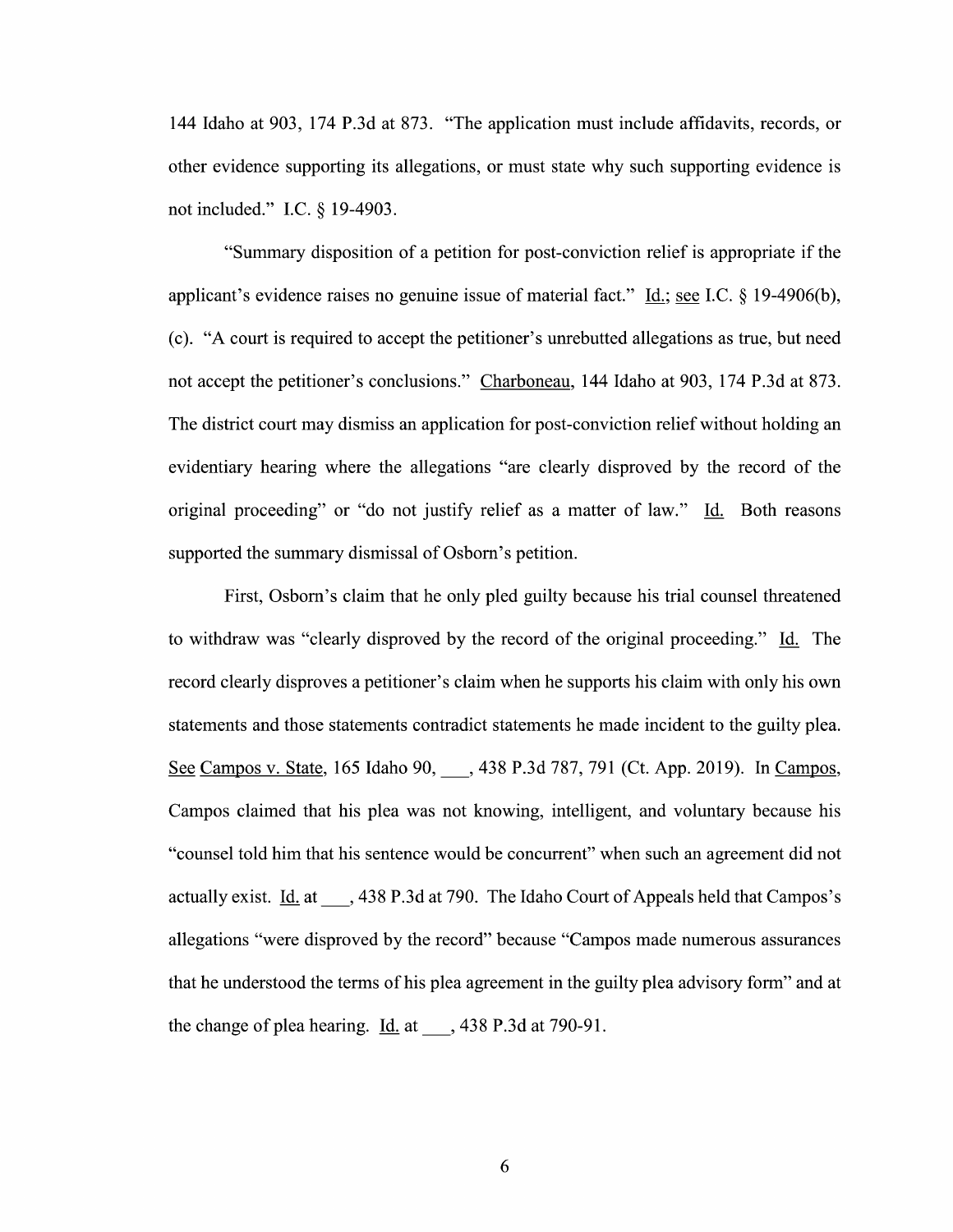This case is the same as Campos in every meaningful way. Both Campos and Osborn supported their post-conviction claims With only their own statements. And, in both cases, the statements made in support of the post-conviction claim were contradicted by statements made incident to the guilty plea. Here, Osborn claims that he only pled guilty because his attorney threatened him. (R., p.64.) But Osborn stated in his guilty plea advisory form that he did *not* enter the plea as a result of a threat and that he was "pleading" guilty freely and voluntarily." (R., pp.77-78.) He also confirmed to the district court, under oath, that he marked those answers on the guilty plea advisory form, that the answers were correct at the time he marked them, and that they were still correct at the time the district court accepted his plea. (R., p.88.) Because Osborn's claim was clearly disproved by the record, the district court acted properly When it summarily dismissed his claim.

On appeal, Osborn concedes that "the statements he made through his guilty plea advisory form and during the entry of plea hearing indicate that his plea was voluntarily entered into." (Appellant's brief, p.6.) Yet he argues that the conflict between those statements made incident to his guilty plea and the statements he now makes in support 0f his petition required the district court to hold an evidentiary hearing. (Appellant's brief, pp.8-9.)

Osborn's argument is indistinguishable from the argument the Idaho Court of Appeals expressly rejected in Campos:

Campos contends that the district court is required to conduct an evidentiary hearing when, as here, the statements he makes in post-conviction are contrary to the statements he made incident to the guilty plea. However, this is exactly the situation Where the appellate courts have held that the post conviction claims are belied by the record and subject to summary dismissal. Without more, the district court is not, contrary to Campos' assertion, required to conduct an evidentiary hearing to determine which of Campos' contrary statements is more credible.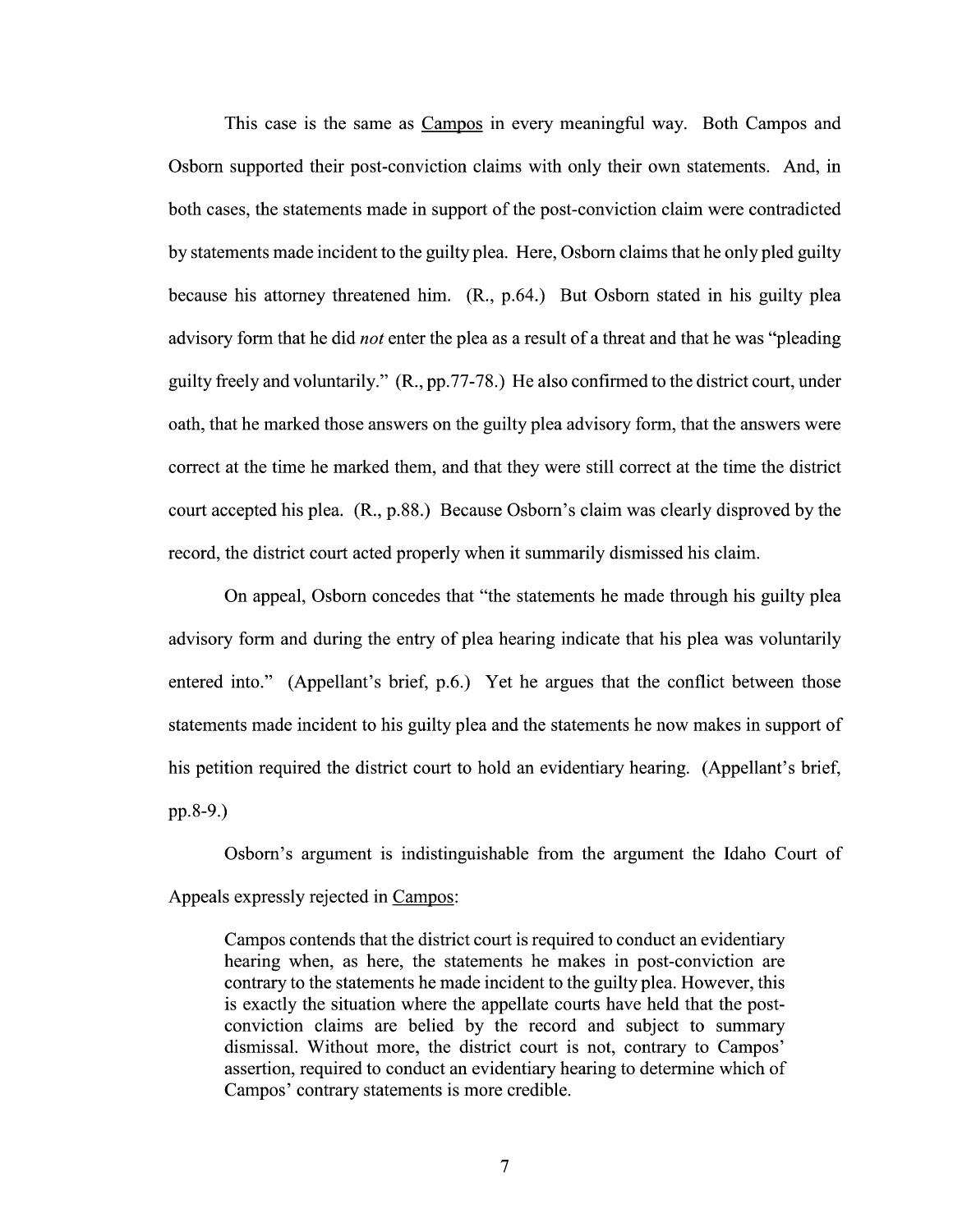165 Idaho at 438 P.3d at 791 (citations and footnote omitted). And, as the court indicated, the holding in  $Campos$  is hardly new. See, e.g., Eddington v. State, 162 Idaho 812, 820, 405 P.3d 597, 605 (Ct. App. 2017) (affirming summary dismissal of petitioner's claim that trial counsel "failed to properly advise [the petitioner] 0n the plea agreement consequences" because the petitioner indicated he understood the consequences of the plea in his guilty plea advisory form and at the change of plea hearing); Grant v. State, 156 Idaho 598, 607, 329 P.3d 380, 389 (Ct. App. 2014) (affirming summary dismissal of postconviction claim that counsel provided ineffective assistance by "assuring [the petitioner] that his sentences would run concurrently" because the petitioner acknowledged in his guilty plea forms that "the sentences could run concurrently 0r consecutively").

Second, Osborn's claim has a more fundamental (yet equally fatal) problem: his allegations "do not justify relief as a matter of law." Charboneau, 144 Idaho at 903, 174 P.3d at 873. "T0 demonstrate ineffective assistance 0f counsel, [a petitioner] must show that: (1) counsel's performance was deficient; and (2) the deficient performance prejudiced the defense." Hollon V. State, 132 Idaho 573, 577, 976 P.2d 927, 931 (1999). And the Idaho Supreme Court has held that trial counsel's "threat to Withdraw does not fall outside of the range of competence demanded of attorneys in criminal cases." Hollon, 132 Idaho at 577, 976 P.2d at 931.

In Hollon, the petitioner asserted that his counsel provided ineffective assistance when he "threatened to withdraw, therefore coercing his guilty plea and rendering it invalid." Id. at 576, 976 P.2d at 930. The Idaho Supreme Court acknowledged that "[t]he record clearly indicates that [the petitioner]'s counsel told him he would Withdraw if [the petitioner] went to trial." Li. Nevertheless, the court held that the petitioner's counsel did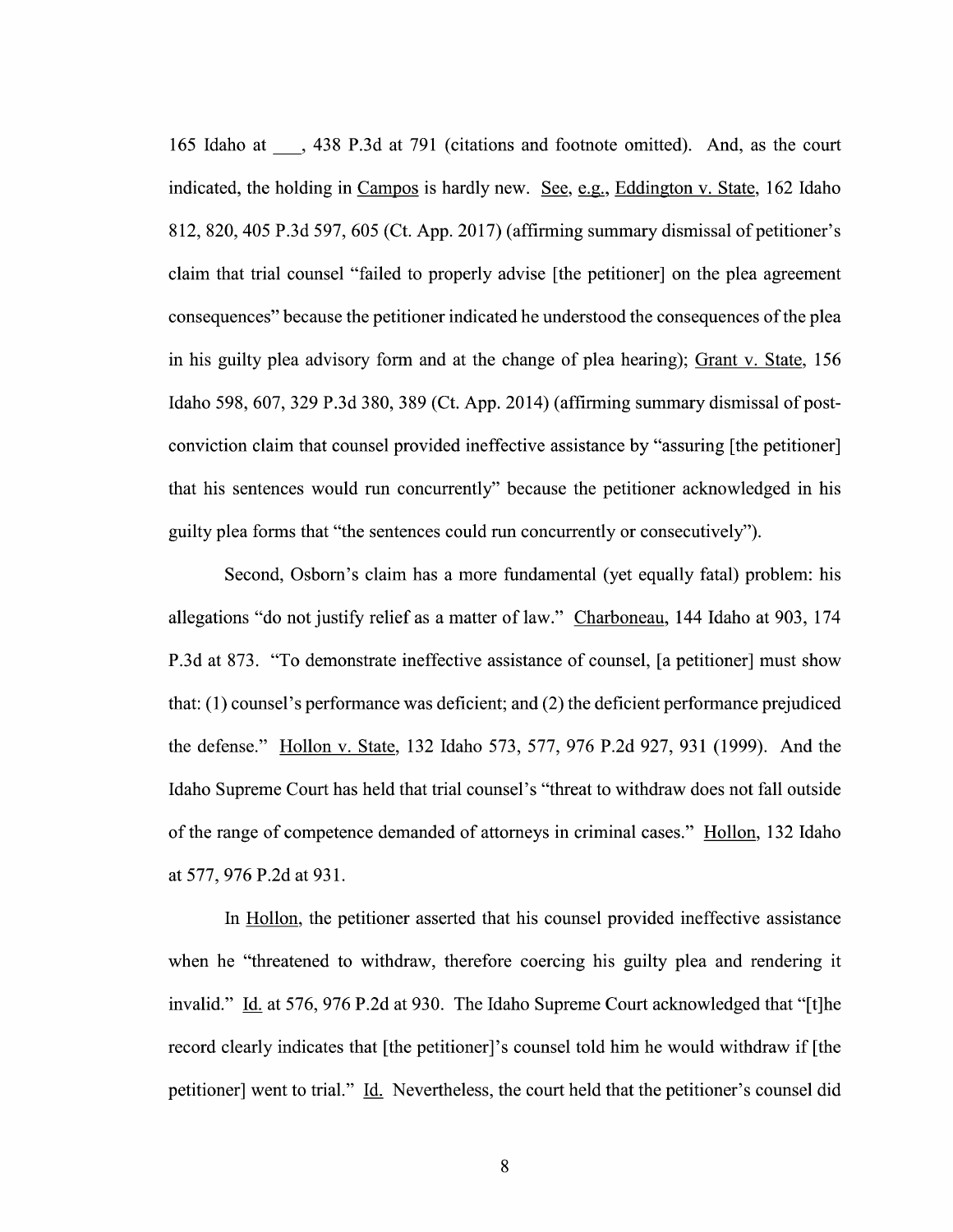not perform deficiently because his counsel "gave him ample opportunity to find substitute counsel" and "the district judge gave [the petitioner] the opportunity to state that he felt coerced" at the change of plea hearing. Id. at 577-58, 976 P.2d at 931-32.

In light of Hollon, Osborn failed to allege a claim of ineffective assistance even accepting all 0f his allegations as true. Osborn's claim is based on the allegations that he expressed reservations about the plea agreement and his "[t]rial [c]ounsel responded by threatening to withdraw as counsel of record if [Osborn] did not go along with the plea agreement."  $(R., p.64.)$  Based on Osborn's own affidavit, he would have had time to obtain a new attorney: he acknowledged that his attorney's withdrawal "would've caused [him] to have a public defender." (R., p.12.) And, like in Hollon, the district court gave Osborn the opportunity to state that he felt coerced. Specifically, the district court confirmed that the plea was acceptable to Osborn, that Osborn understood he was "not required to accept a plea agreement," and that Osborn understood he was not "required to enter a guilty plea at all."  $(R., p.87.)$  Osborn's claim was thus subject to summary dismissal for stating only allegations that "do not justify relief as a matter of law." Charboneau, 144 Idaho at 903, 174 P.3d at 873.

Osborn argues that Hollon does not apply because the petitioner in Hollon received an evidentiary hearing. (Appellant's brief, p.9 n.5,) That misses the point. If Osborn wanted an evidentiary hearing, he had to allege facts in his petition that, if true, would warrant relief. See I.C. §§ 19-4903, 19-4906; see also Charboneau, 144 Idaho at 903, 174 P.3d at 873 ("When the alleged facts, even if true, would not entitle the applicant to relief, the trial court may dismiss the application without holding an evidentiary hearing"). At best, Osborn's allegations give him exactly what the petitioner in Hollon had after the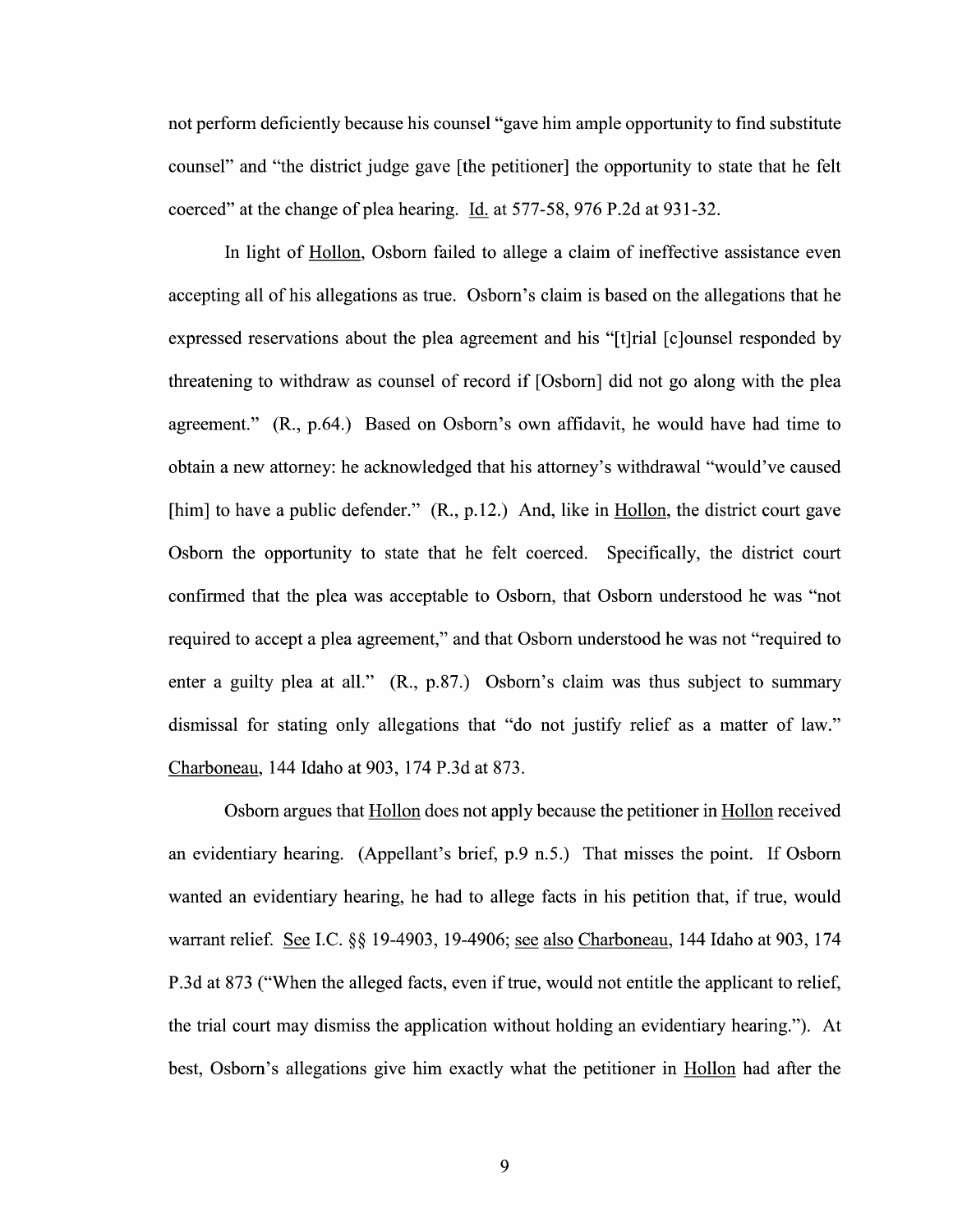evidentiary hearing: a "record [that] clearly indicates that [his] counsel told him he would withdraw if [he] went to trial." 132 Idaho at 576, 976 P.2d at 930. But the Idaho Supreme Court held, as matter 0f law, that is insufficient to show ineffective assistance of counsel. See id. at 577-78, 976 P.2d at 931-32. Because Osborn's allegations do not justify relief as a matter of law, the district court could have dismissed the claim on that basis. See Charboneau, 144 Idaho at 903, 174 P.3d at 873.

Osborn also argues that the state did not move for summary dismissal on this basis and thus, in Osborn's view, the state waived this theory and he did not receive adequate notice 0f the purported basis for summary dismissal. (Appellant's brief, p.9 n.5.) His argument rests on a faulty premise.

The state argued this theory in its brief in support of its motion for summary disposition. (R., pp.163-64.) The state pointed out that "Osborn does not allege that he was coerced by a state agent, but rather his privately hired attorney." (R., p.164.) The state then argued "that an attorney's impatience or indication that he will withdraw if a plea bargain is not accepted is not enough to constitute coercion." (R., p.164.) The state supported its argument with a citation to Uresti v. Lynaugh, 821 F.2d 1099, 1102 (5th Cir. 1987), and explained that, in Uresti, the Fifth Circuit held "that a plea was not rendered involuntary due to trial counsel indicating that he would ask to withdraw if the defendant did not accept the plea bargain."  $(R., p.164.)$  The state's argument and reliance on Uresti preserved this theory for appeal and satisfied the notice requirement for dismissing a postconviction petition.<sup>2</sup> See State v. Garcia-Rodriguez, 162 Idaho 271, 275, 396 P.3d 700,

 $<sup>2</sup>$  Notably, in Hollon, the Idaho Supreme Court quoted extensively from Uresti to support</sup> its decision. See Hollon, 132 Idaho at 577, 976 P.2d at 931.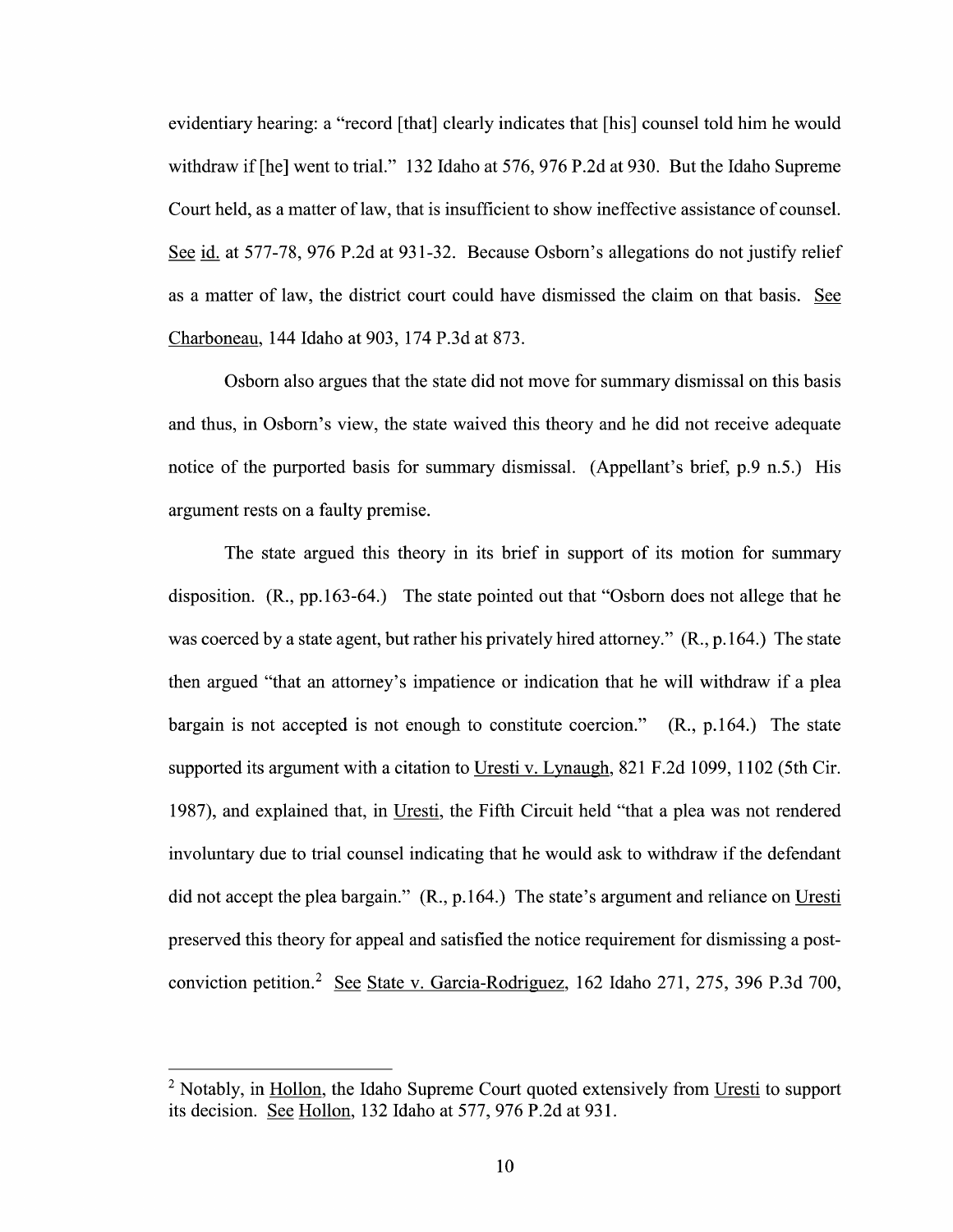704 (2017) (indicating that a party preserves an argument by presenting it to the district court below); Kelly V. State, <sup>149</sup> Idaho 517, 523, <sup>236</sup> P.3d 1277, <sup>1283</sup> (2010) ("Where the dismissal is based upon the grounds offered by the State, additional notice is unnecessary.").

Finally, Osborn notes that the district court did not dismiss his petition 0n this basis. (Appellant's brief, p.9 n.5.) While the district court did not expressly rely 0n this theory, this Court can affirm the district court on any theory supported by the record and preserved in the district court. See Garcia-Rodriguez, 162 Idaho at 275, 396 P.3d at 704 ("It is true that Where an order of the district court is correct but based upon an erroneous legal theory, this Court will affirm upon the correct theory." (internal quotations omitted)). Thus, Osborn's failure to allege facts that justify relief serves as a second reason for this Court to affirm the summary dismissal 0f Osbom's petition.

## **CONCLUSION**

The state respectfully requests this Court affirm the district court's judgment dismissing Osborn's petition for post-conviction relief.

DATED this 13th day of August, 2019.

/s/ Jeff Nye JEFF NYE Deputy Attorney General